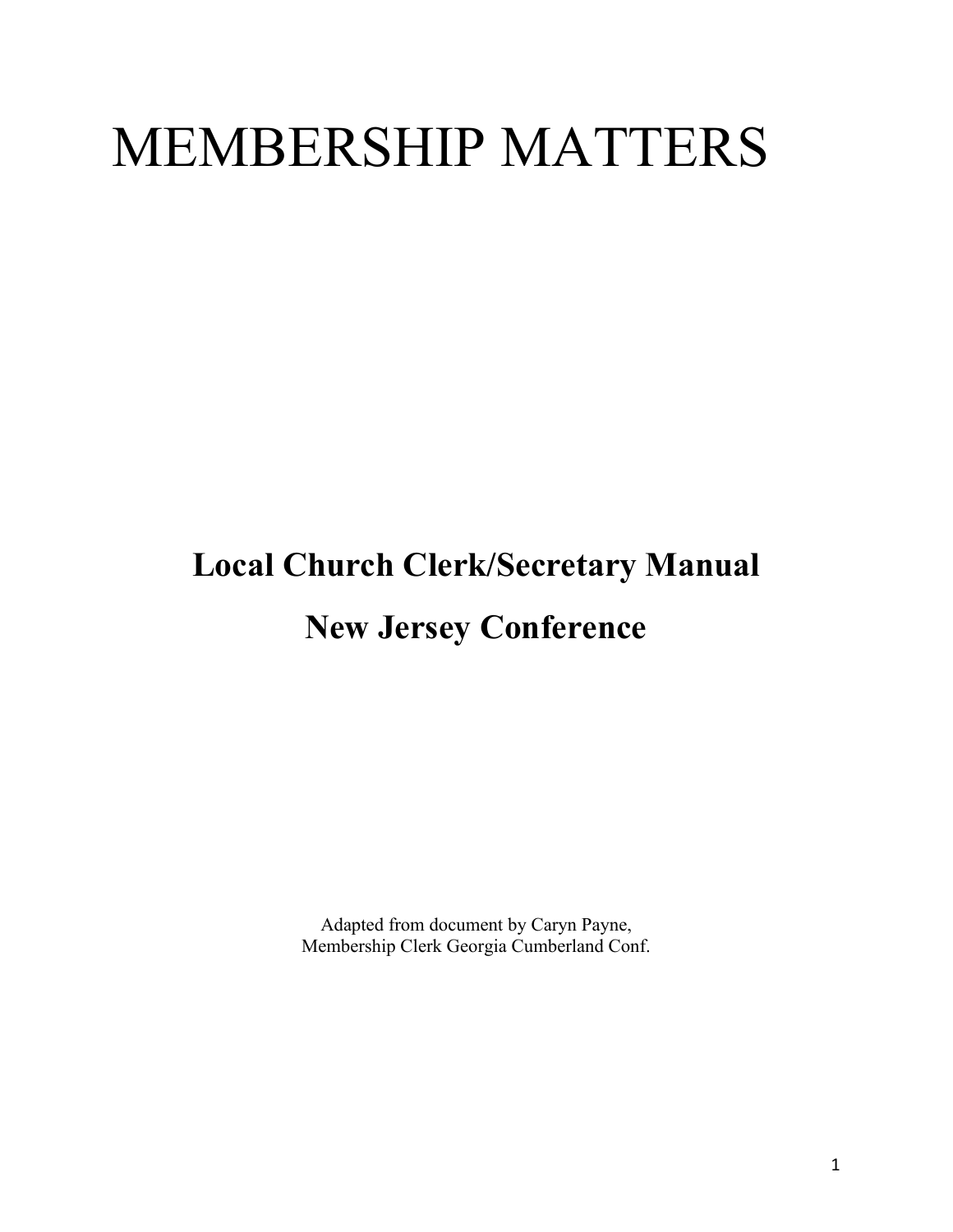## Table of Contents

Role of the Church Clerk/Secretary 1 eAdventist.net Information 2 Church Board and Business Meeting Minutes 3 Sample of Minutes Appendix Incoming Membership Records 4 Baptism 5 Re - baptism Profession of Faith Appendix Baptism Report Form Appendix Transfer of Incoming Membership 6 Sample of Transfer to be Recommended Appendix Outgoing Membership Changes 7 Death Transfer of Outgoing Membership Sample of Transfer to be Accepted Sample of Acknowledgment of Transfer Missing/Removed (Apostasy) Help Prevent Missing Members Church Bulletin Church Directory Committee Lists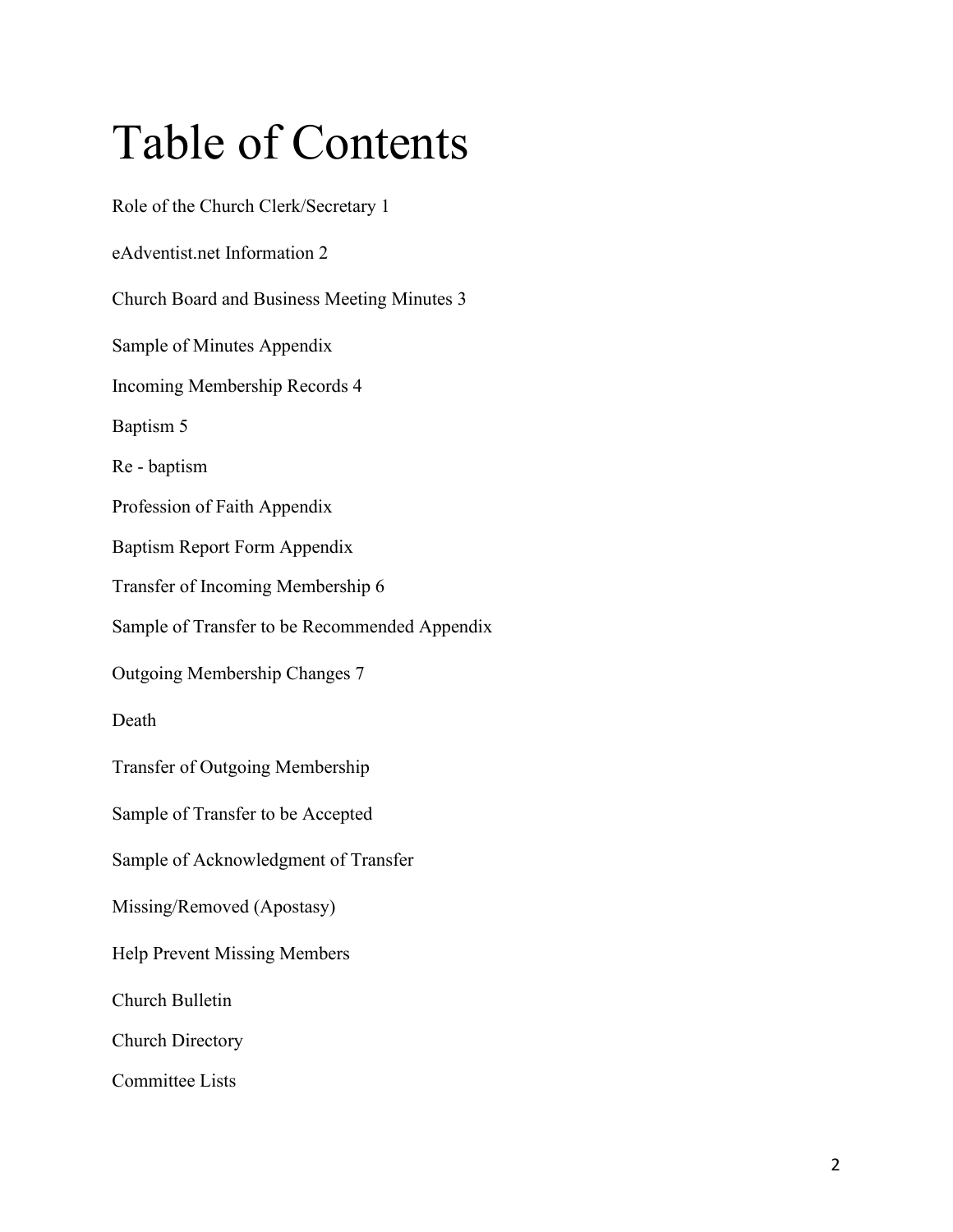Companies Membership File Mission Groups 13 Obituaries Permanent Church Records Union Paper Subscriptions eAdventist.net Authorization Form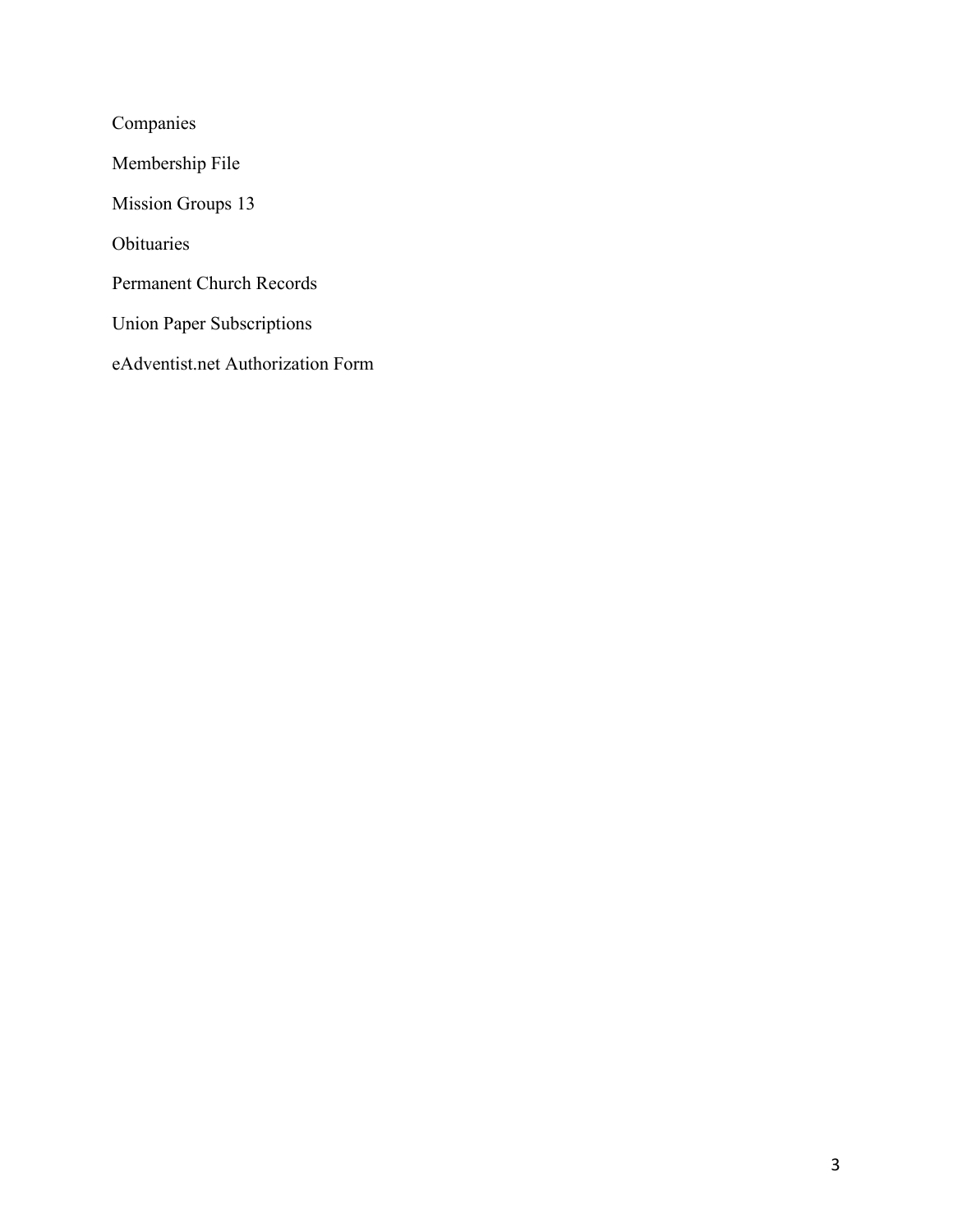### *Membership Matters!!*

### *Role of the Church Clerk/Secretary*

Welcome to the office of church clerk/secretary for your congregation! This position uses the spiritual gifts of helps, energy, and orderliness as you serve your church through lists, changes, numbers, people, history, and church procedures (I Corinthians 12:28).

Your role will be to minister to the congregation by documenting and maintaining the church records. You will work closely with the pastor and other church officers and members. You will keep accurate minutes of church board and business meetings and will regularly submit information regarding your church to the conference.

As clerk/secretary, you must recognize the need for careful and confidential guardianship of all church records. Even inactive members regard their church membership and church business as important to their spiritual life.

Not all congregations have the same needs. A large congregation may need a clerk as well as an assistant clerk to function. In some churches, one clerk takes care of membership changes and transfers while another clerk deals with church board and business meetings. This arrangement can work very well and keeps the job from becoming too much for the busy individual.

Some churches keep records in computer files while others use card file s and notebooks. With the introduction of the eAdventist.net web - based internet program, record management efficiency has been greatly enhanced. If your church uses card files, you should acquaint yourself with how to maintain these records effectively. If you would like to become an online clerk/secretary, you can call your conference membership clerk for training.

You should become acquainted with the latest edition of the Seventh - day Adventist Church Manual which contains important information and procedures for the work of the clerk. Contact your local Adventist Book Center or your conference membership clerk for this publication.

This manual gives an overview of the duties you are expected to perform and manage. It is a challenge, but one you will enjoy!

#### *eAdventist.net INFORMATION*

eAdventist.net is the web - based internet membership program of the North American Division of the General Conference of Seventh - day Adventists.

It was piloted in June 2002 in the North Pacific Union and was made available to the rest of the division in January 2003. Rocky Mountain Conference went online April 2004. Currently, 51 of 58 conferences in North America have joined us.

eAdventist gives access to your church membership data online and makes it possible to update member records, transfer members into or out of the conference, create numerous reports, etc. Because it is an online program, both the church clerk and the conference membership clerk can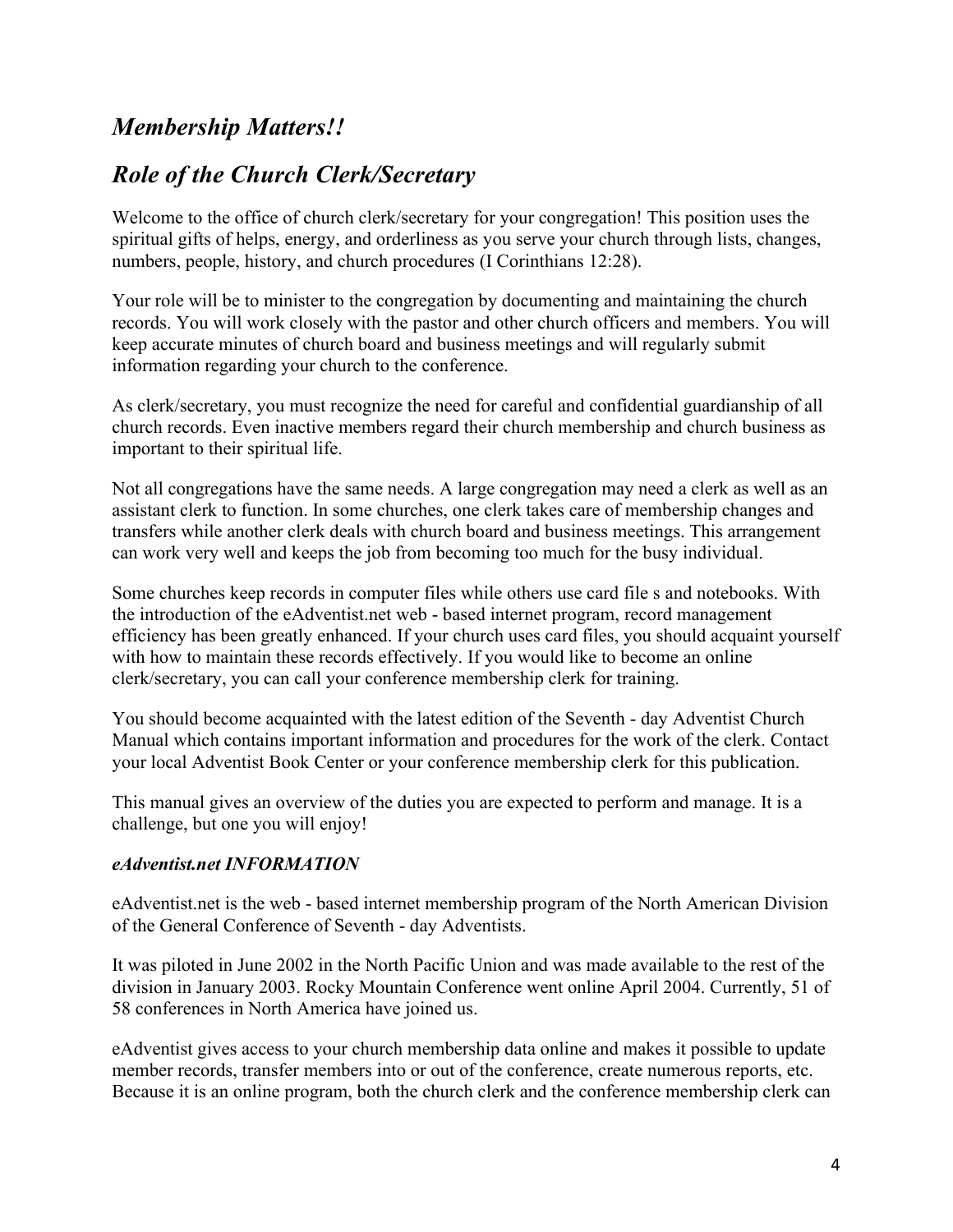update member information which is immediately seen by all other conference clerks who have access to New Jersey Conference membership. For example, if the address of a member is updated, the next time mailing labels are generated for conference/union/NAD mailings, the most recent address will be utilized. The result is great savings in postage of undeliverable mail.

If you would like to become one of the many local church clerks/secretaries in the NJ Conference who is enjoying the benefits of being online with eAdventist.net, please complete the Authorization Form on Page 20. Both you and your pastor should sign the form and mail or fax it to:

E. Gill Conference Membership Clerk

2303 Brunswick Avenue

Lawrenceville, NJ 08648

Fax number:

Once your Authorization form has been submitted, you will be contacted and given information on accessing a training manual along with the demo site login authorization code.

Being on eAdventist is not mandatory, but is highly encouraged. Check into the benefits of eAdventist.net. Once you see how it can benefit you and the sisterhood of churches throughout the North American Division, you may decide it's just what you need.

#### **CHURCH BOARD AND BUSINESS MEETING MINUTES**

As the church clerk/secretary, you may be expected to take the minutes for the church board and business meetings. If you are unable to attend a scheduled meeting, you should make necessary advance arrangements which are satisfactory to the chairperson for a replacement to record the minutes for you.

Minutes should be typed as soon as possible after a meeting while the notes are still meaningful and details can be more easily recalled. Provide a copy of the typed minutes for the pastor and/or the chairperson to read and approve before you finalize the minutes to be copied and distributed.

Remember these points when recording minutes:

- 1. Include the following in your minutes:
- a. Date and time of meeting
- b. Place of meeting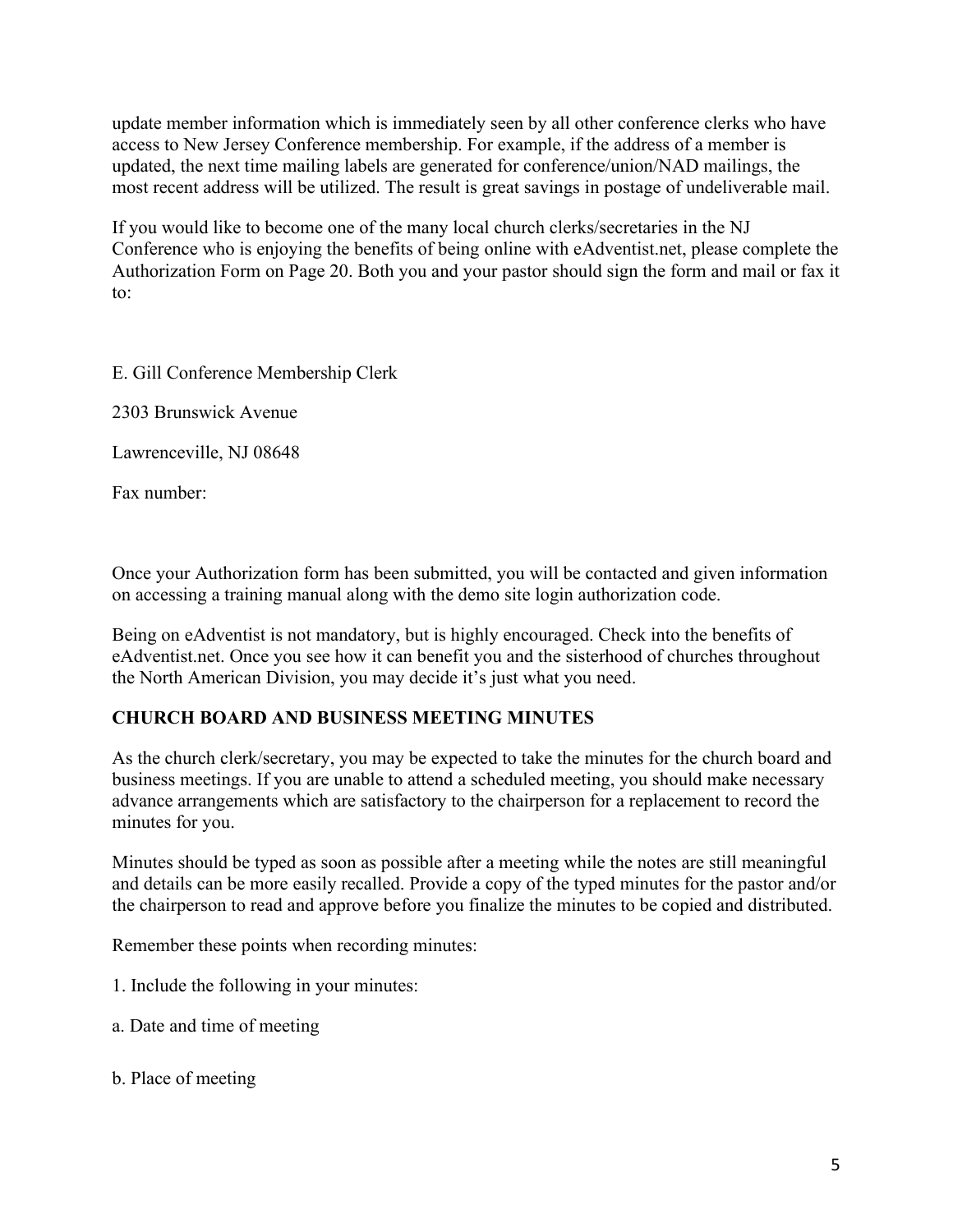c. Members present

d. Members absent

e. Invited guests present

f. Agenda items

g. Actions voted (17:2014) N umber as shown by the order of the vote followed by a colon, followed by the year

h. Major discussion items (even if no action was voted)

i. Signature lines for the chairperson and clerk

2. Supply copies of minutes from the previous meeting for committee members.

You can find a sample of church board minutes in the Appendix.

## **INCOMING MEMBERSHIP RECORDS**

An individual becomes a member of the Seventh - day Adventist church in one of three ways – baptism, profession of faith, or letter of transfer from another Adventist church.

As church clerk, you have the following duties for each type of transfer (also see the SDA Church Manual)

#### **BAPTISM**

1. When a n individual is baptized, a Certificate of Baptism must be signed by the pastor and the church clerk/secretary. These forms are available from the conference membership clerk.

2. After the baptism, the individual must be accepted into church fellowship by vote of the congregation and the clerk must record the following information:

Name

Address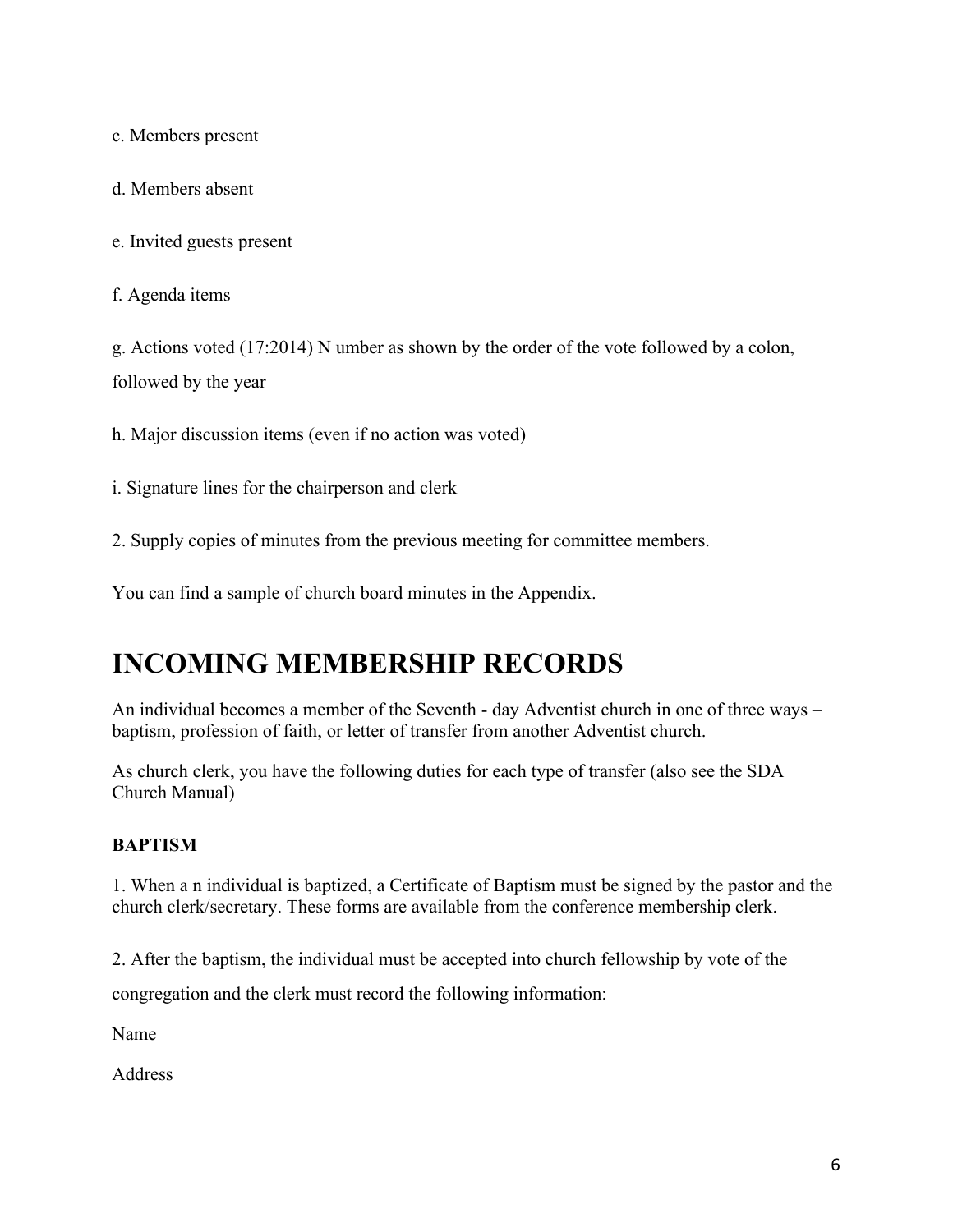| Phone number(s)                |
|--------------------------------|
| Date of birth (very important) |
| Gender                         |
| Marital status                 |
| Date of baptism                |
| Officiating pastor             |
| Place of baptism               |

3. If you **are** an online clerk, record this information in eAdventist.net.

4. If you **are not** an online clerk, **send this information immediately** to the conference clerk to put into eAdventist. Then be sure to record this information in your Church Record Book or on a Church Membership card for your card file.

The New Jersey Conference website, www.njcsda.org has a Baptism/POF form which you can use to record this information to send to the conference.

#### **RE - BAPTISM**

If a current member of your church is re - baptized, send all the information required for a baptism and indicate that it is a re - baptism.

If the individual requesting re - baptism is from another church and desires to join your church, it is necessary to transfer their church membership to your church.

C all the conference membership clerk for instructions on how to record the re - baptism and request this transfer if you are not an online clerk.

If the individual was re - baptized after having been dropped from the Seventh - day Adventist Church in the past (apostasy or missing), this will be considered a new baptism rather than a re baptism f o r reporting purposes.

#### **PROFESSION OF FAITH**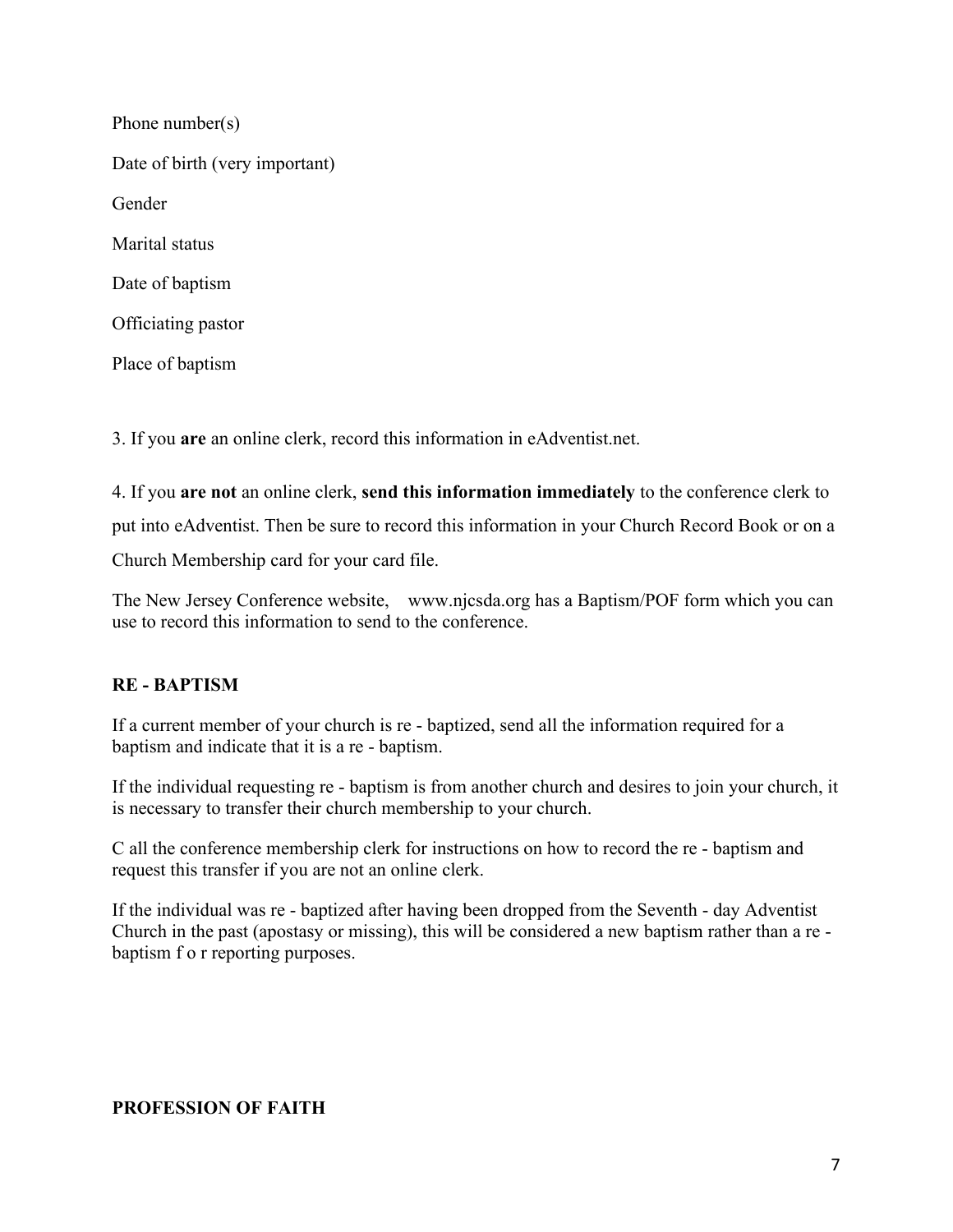1. The Profession of Faith certificate is signed by the pastor and the church clerk/secretary. These forms are available from the membership clerk at the conference office.

2. When a person has been accepted into church fellowship by vote of the congregation (not just the church board), the clerk must record the following personal information:

Name

**Address** 

Phone numbers

Date of birth (vitally important)

Marital status

Date of baptism

Officiating pastor

3. The above information should be recorded in eAdventist, in the church record book, or on a Church Membership Card for the current card file.

4. If the church clerk is NOT on eAdventist, this information must be sent to the conference membership clerk **immediately** so that it can be entered into eAdventist. The church clerk is responsible for making sure that baptism information is sent to the conference membership clerk.

The Rocky Mountain Conference website -- www.njcsda.org – has a Baptism/POF form that can be used for clerks not having access to eAdventist. You can also find one in the Appendix of this pamphlet. This is the only reporting form to be used.

#### **TRANSFER OF INCOMING MEMBERSHIP**

The North American Division is now using eAdventist for all membership transfers. This has replaced the green membership transfer cards formerly used to request a transfer.

When an individual request to join your church, obtain the full name (including maiden name, if appropriate) of the individual a s well as the name of the church, city, and state where their current SDA church membership resides. Take the requested name to your church board.

If the clerk is online with eAdventist, he/she will initiate the transfer of anyone coming INTO their church using the eAdventist website. Nothing needs to be mailed. Every party who needs to see the transfer -- the clerk of the church the member is coming from, the clerk of the church the members is moving to, the conference membership clerk -- will be able to see this transfer request online.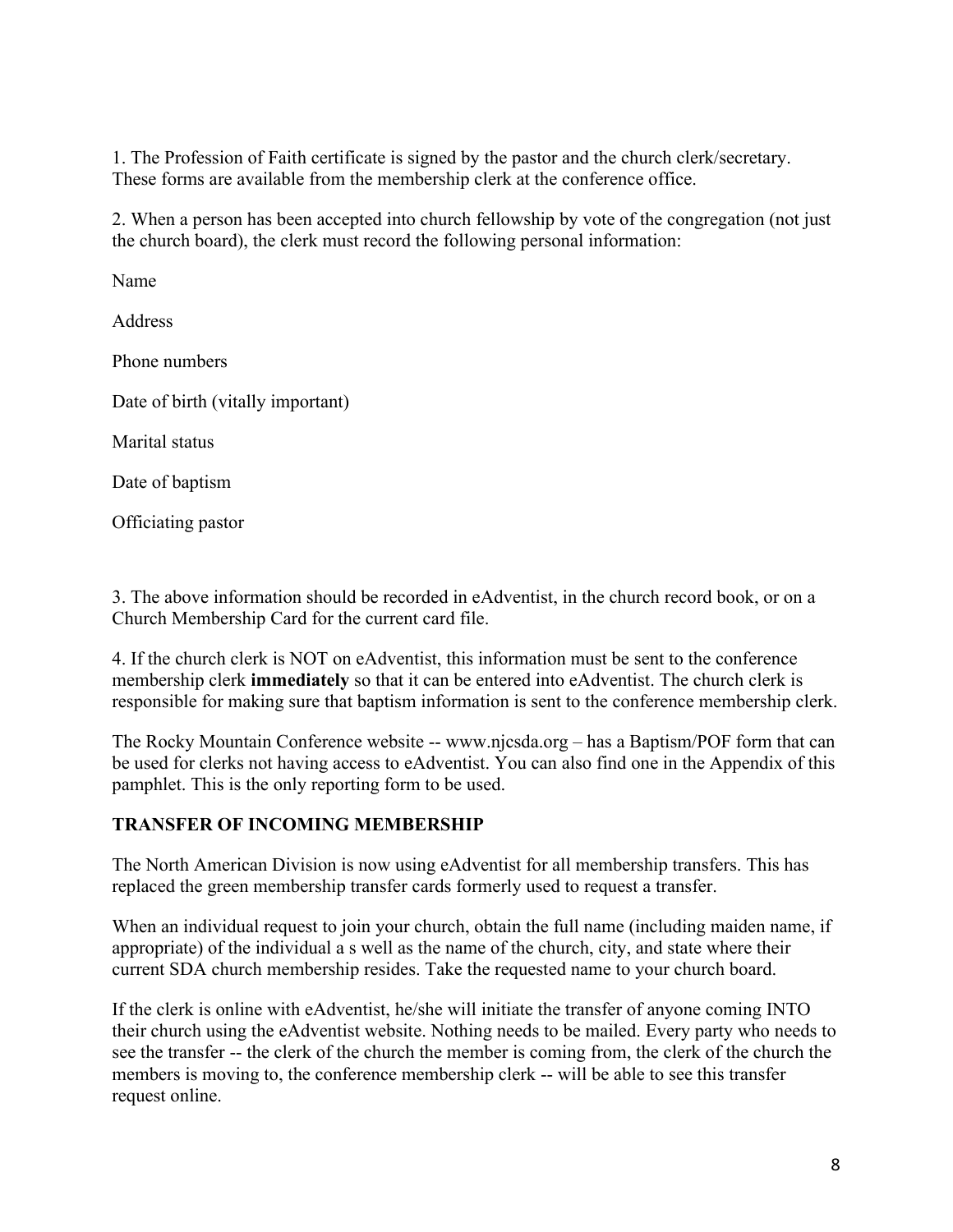However, if the church where the membership is currently located is not online, the transfer request will be printed at the conference office and mailed to that church (see Page 10). Your sole responsibility at this point is to see that the transfer request is entered on the eAdventist system. And then wait until you receive word (or see online) that the request has been granted.

If you are NOT online with eAdventist, the transfer information should be emailed or called into the conference membership clerk so that he/she can enter the request in eAdventist. **DO NOT SEND A REQUEST TO THE OTHER CHURCH**. The conference membership clerk will enter it into the eAdventist.net system for the transfer to be initiated.

The transfer request is taken to the granting church board, then to the congregation for a first and second reading. I t's a good idea to list these names in your weekly church bulletin. The date of the second reading (followed by a vote) is the grant/recommended date. The church clerk enters the second reading date on the transfer form and mails it back to the conference membership clerk who then enters the date into the system. A transfer request is then printed that asks for the acceptance date from the new church. This form is sent to the clerk asking for the transfer (see Page 13).

The individual requesting transfer is now ready to be accepted into your church. Their name goes before the church in a first and second reading (followed by a vote) whereupon the second reading date is the official acceptance date which you must enter into eAdventist.net.

**IMPORTANT:** Please remember that individual names are added or subtracted from the church membership list **ONLY after** the transfer has been completed by both churches – the granting as well as the accepting church. At no time is an individual left in limbo and not listed as a member of one of the churches.

**LEAVING MEMBERSHIP:** An individual may leave the membership of a Seventh - day Adventist church in one of four ways:

Death

Transfer of membership

Being classified as "Missing"

Being Removed/apostasy

An explanation of y our clerk duties for each situation follows (Also see the SDA Church Manual):

#### **DEATH:**

1. If you are an online clerk, record the date of death in eAdventist.net. If you are not an online clerk, email or phone the conference membership clerk so he/she can enter this information. In order for is **necessary that the conference be aware of all such membership changes.** 

2. If you are not on eAdventist.net, record the date of death in the Church Record Book and on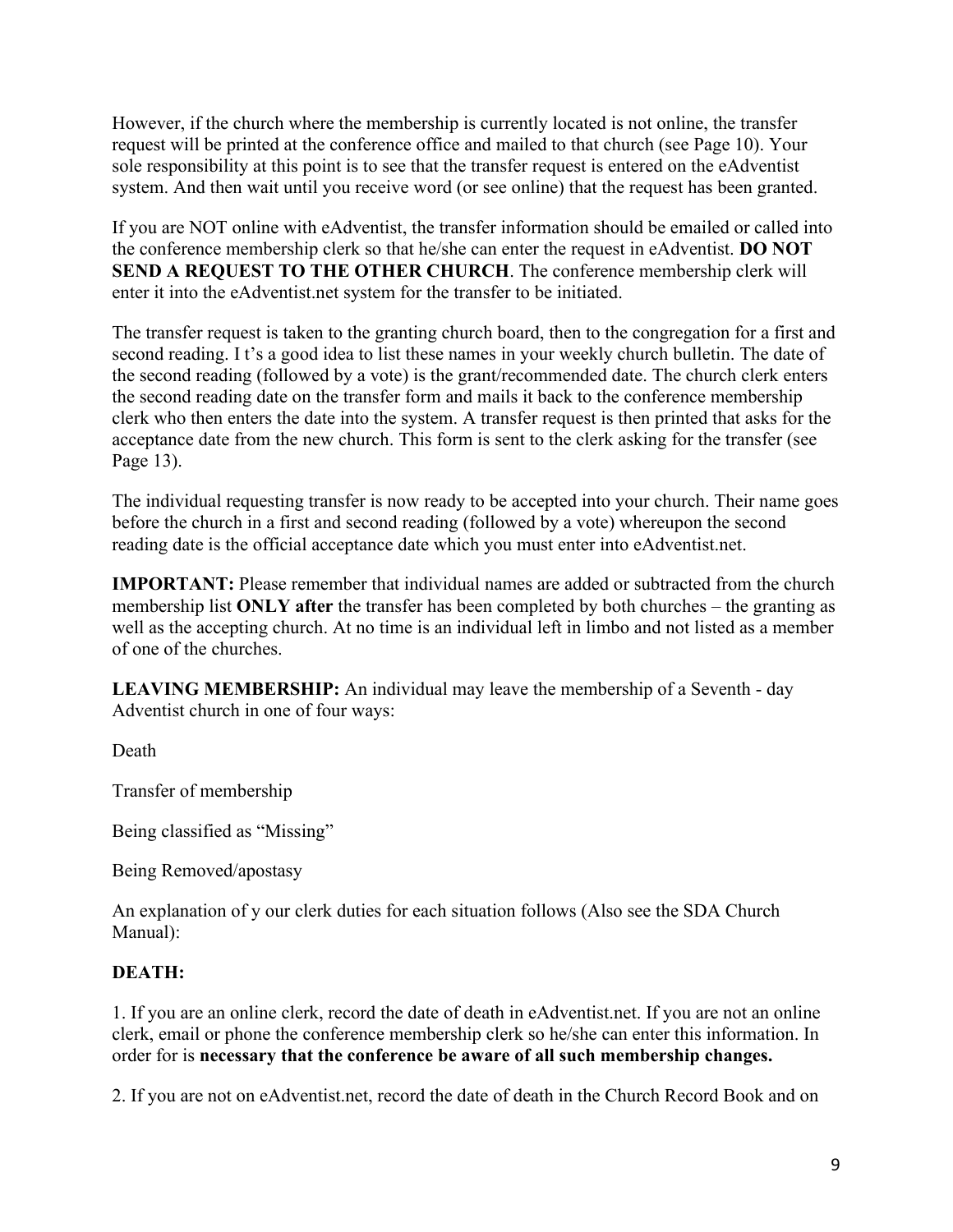the individual's Membership Card.

#### **TRANSFER OF OUTGOING MEMBERSHIP**

You, as clerk, will receive notification of the transfer request from the church that your member desires to transfer. If you are online, you will see in the To Grant column of eAdventist.net a transfer request. If you are NOT online, you will receive in the mail a transfer request asking for a grant/recommended date for the transfer.

Take the transfer request to your church board for approval. The name is then entered in the church bulletin for two weeks and presented to the congregation in a first and second reading. The date of the second reading is the official grant/recommended date.

Enter the date on the transfer form and return it to the conference membership clerk so he/she can enter the date in e Adventist.net. If you are an online clerk, enter the date in eAdventist.net.

Remember, the name is not removed from your records **UNTIL** an acceptance date has been sent to you in the form of an acknowledgment (see Page 14). Once you have an acceptance date, you can remove the individual's name from your Church Record Book. The name is automatically transferred in eAdventist.net from one church to the other.

#### **MISSING/REMOVED(Apostasy)**

At times, it is necessary to go through the membership list and remove those who have not been attending for many years (usually at least 5+ years). This is not a joyous time, but is sometimes necessary for numerous reasons.

It is suggested that you, as clerk, work with your pastor to compile a list of those who hav e not been attending. Compose a letter for this group letting them know that you are working on your church membership records and have missed seeing them. Ask if they have moved and are attending another SDA church and where they would like to have their membership transferred. Remember, the tone of this letter is redemptive, not one of scolding (see suggested letter).

You may also want to include a dated card giving them the option of telling you what they would like to have done with their membership. The following are suggestions:

□ I am attending the \_\_\_\_\_\_\_\_\_\_\_\_\_\_\_\_\_\_\_ church and will ask the

church clerk to transfer my membership there.

□ I wish to have my membership remain at the \_\_\_\_\_\_\_\_\_\_\_\_\_\_\_ church.

 $\Box$  I no longer accept the teachings of the SDA church and wish to have my name removed from the SDA church membership list.

 $\Box$  I would like to have a visit from a pastor.

Ask the missing member to indicate their desire by checking one of the boxes, signing the card,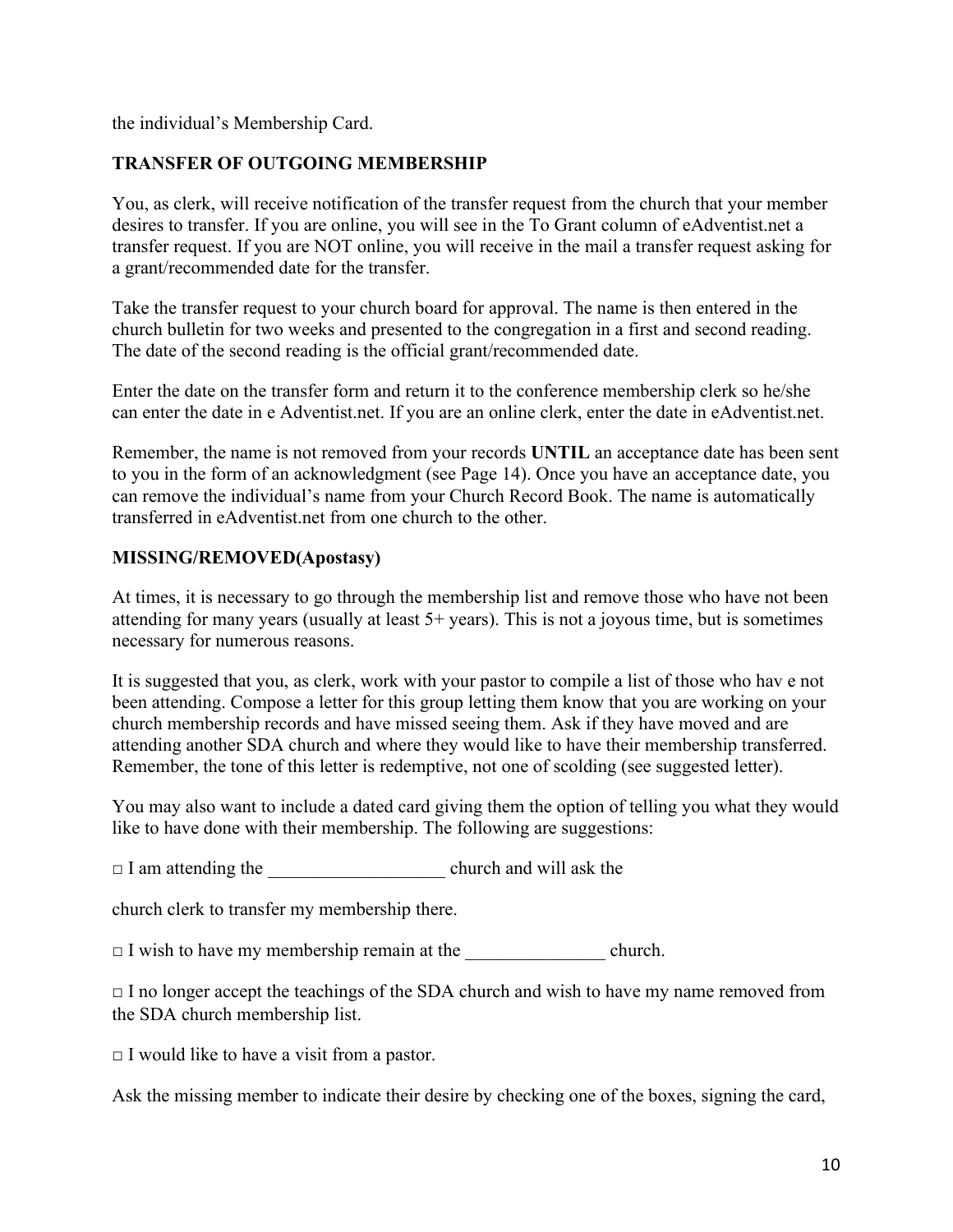and returning it within a specific time period (such as a month). Be sure to explain that after a specific date, if you have not received the information, their name will be dropped as missing by the church in a church business meeting.

These letter s must be sent by registered mail. This will serve as official notice. Be sure to keep accurate records of the letters that are sent and the responses received. This is part of your permanent membership record.

Your next step depends on the response you receive. If someone wishes to have their name dropped because they do not wish to remain members of the SDA church, they will be listed as Removed. The date of the church business meeting when these names are read and voted on is the official date they are dropped and listed as Removed.

Letters that are returned as undeliverable with no forwarding address will be dropped as Missing. The date of the church business meeting when these names are read and voted on is the official date they are dropped as Missing.

#### **A member's name can ONLY be DROPPED from church membership by a vote of the church.**

This information is then listed in eAdventist.net and in your Church Record Book. If you are not on eAdventist.net, please contact the conference membership clerk so that the information can be recorded in eAdventist.net.

#### **HELP PREVENT MISSING MEMBERS**

The church clerk/secretary has a unique opportunity to help prevent "missing member" situations.

In a small church, it is not hard to notice when someone is not attending regularly. A large church may notice when newsletters are returned by the postal service.

If the church clerk/secretary takes note of those persons, he/she can send church bulletins with friendly notes and tell the pastoral staff that the member has been missing. An alert clerk can keep a member from becoming "missing". If only a short time has elapsed between first notice of an "undeliverable" letter and intervention by a pastor, elder, or lay member, it may not be difficult to find the member and encourage a return to active fellowship.

It also should be noted that those who have been missing for longer periods of time can sometimes be found by talking with members who have known them. Once found, they can be encouraged to return to church fellowship. This is your ultimate goal!

**CHURCH BULLETIN:** In small churches where there is no church secretary, the church clerk/secretary may assume the responsibility of the weekly church bulletin. However, this duty could be delegated to someone else with the necessary s kills if needed.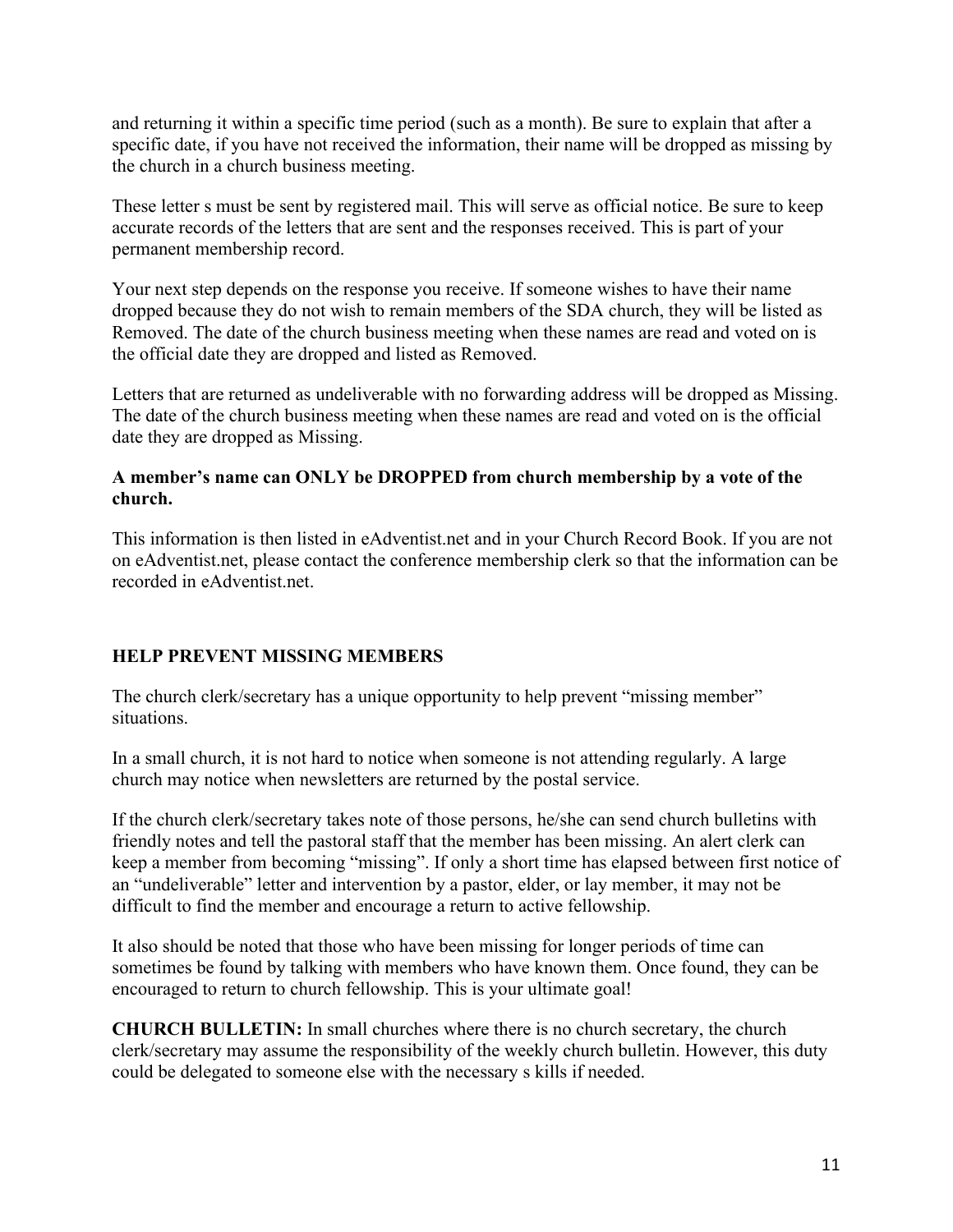**CHURCH DIRECTORY:** One of the responsibilities the church clerk/secretary MAY have is to produce a church directory. This may be printed, duplicated, or produced by a company that makes photo directories. Often it will include non - member spouses and non - baptized children from member - related homes plus regular attenders who are not yet baptized.

Since one of the purposes of the directory is to promote friendship in the congregation, it would be good to include a statement that "this is not an official membership list, but a directory of church families."

**COMMITTEES:** The church clerk/secretary should keep a list of all committees appointed by the church. He/she should also provide a list of the members along with an outline of the task the committee is being asked to accomplish for the chairperson of the group.

**COMPANIES:** Because companies are not recognized as a church, when a company is organized, a charter list is signed by all those wishing to have their membership placed in the conference church under the name of the company being organized. The company clerk/secretary must work with the conference membership clerk to see that all names are reported and the location of the individual's current church membership identified. It is absolutely vital to have the full name of the church along with the complete mailing address of the church. The conference membership clerk works very closely with the company clerk/secretary to see that important information is obtained so that transfers can be completed.

Language can be a barrier to proper communication between the church, company, or mission group and the conference. It is best when the clerk/secretary speaks and writes English. If no one with these capabilities can

take on this responsibility, it becomes necessary for the clerk/secretary to have an assistant wh o can interpret when needed and communicate with the conference.

At the organization of a company, the conference membership clerk will prepare a letter for the company clerk/secretary outlining the necessary duties.

#### **MEMBERSHIP FILE**

How does a clerk/secretary keep track of the church membership? If you are using eAdventist.net, your membership records are kept online. A variety of other helpful information is also available to you when using the eAdventist.net program. If your pastor also wishes to have access to eAdventist information, he can contact the conference membership clerk for login assistance.

If computer access is not available to you as clerk/secretary, you will have to utilize another method of recordkeeping. You should obtain Membership Cards if you wish to keep a card file. You can request membership lists from the conference membership clerk whenever you desire. This is a good way to be certain that all membership changes have been made at the conference level.

A Membership Card should include: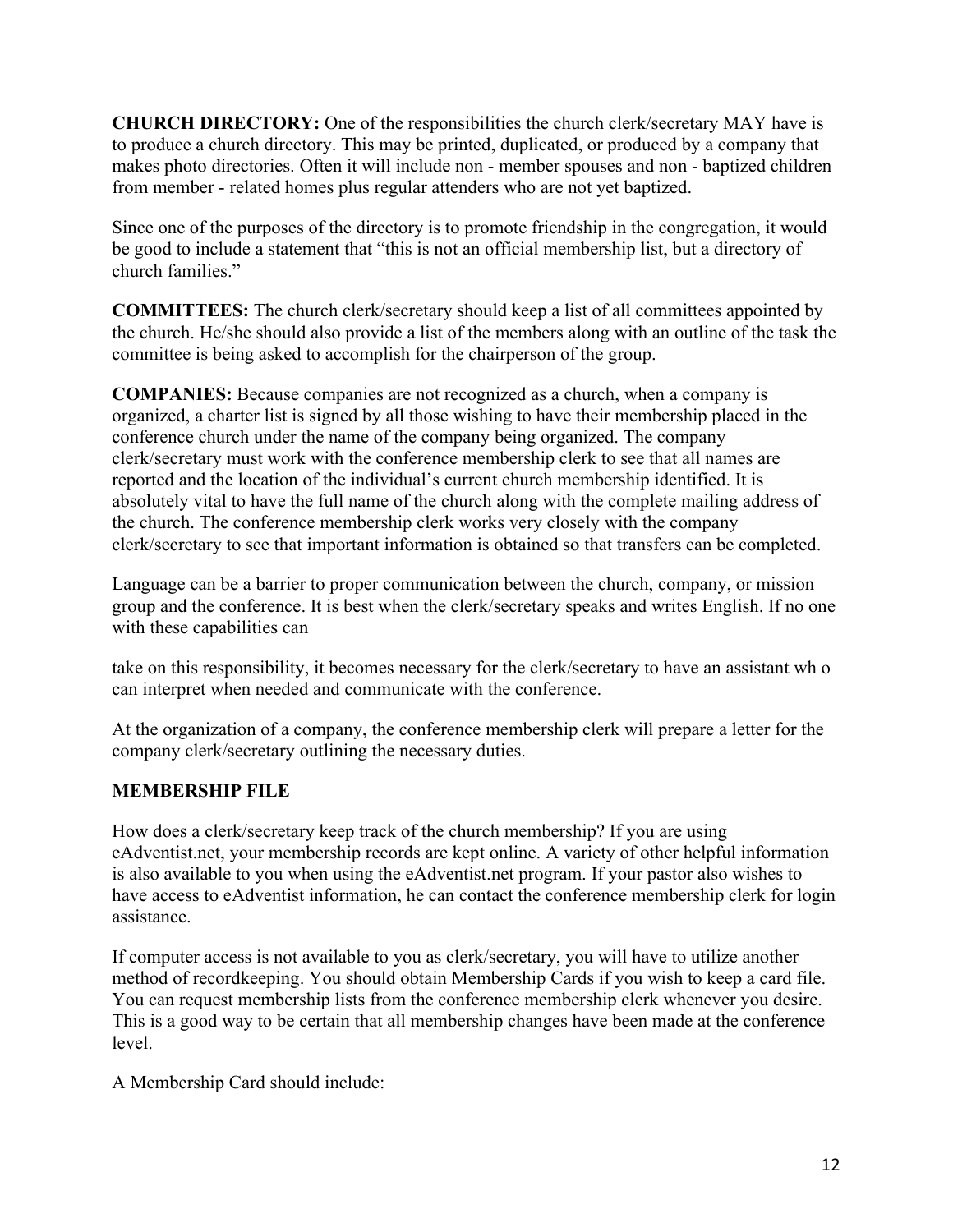Name

Address

Phone number

Date received: by baptism, POF, or transfer

Date dismissed: by death, transfer, missing or removed (apostasy)

Date and page number of entry in Church Record Book

Outgoing members should be removed from the "Active Membership File". Record the date of the official action and how the member was removed. This card should be moved to a file for all "Transferred" or "Dropped" memberships.

#### **MISSION GROUPS**

Mission Groups are not recognized as a church. The members attending a mission group have their membership located in a sponsoring church or other SDA church. A mission group may elect a clerk whose first responsibility is to contact the conference membership clerk to discuss what needs to be accomplished at this stage.

#### **OBITUARIES**

Whenever a member of your church dies, it is your responsibility to get this information to the conference membership clerk so that he/she can submit it in obituary format to the Mid - American Union Outlook for publication. Be sure to include the following (an obituary form is included in the Appendix):

Full name and age of deceased

Date and place of birth (if known)

Date and place of death (if known)

Church where membership resides

#### **PERMANENT CHURCH RECORDS**

Permanent church records are now kept on the computer using eAdventist.net. However, if you, as a church clerk, are not online, you must continue to record information in the Church Record Book. **It is imperative that you have the conference membership clerk record every piece of**